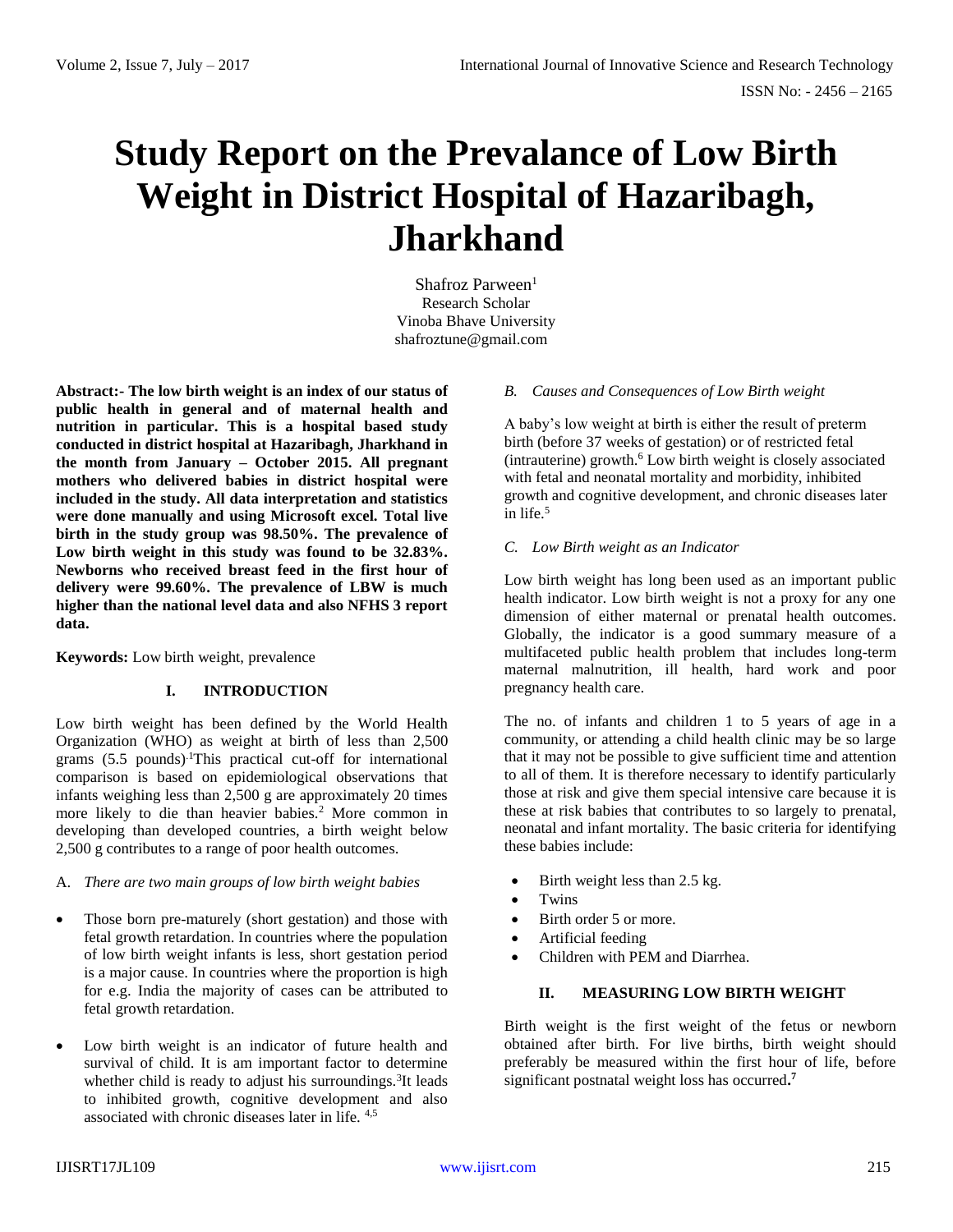ISSN No: - 2456 – 2165

The incidence of low birth weight in a population is defined as the percentage of live births that weigh less than 2,500 g out of the total of live births during the same time period.

The low birth weight incidence rate therefore is: <sup>7Number</sup> of live born babies with birth weight less than 2,500 g /Number of live births x 100

In India , the prevalence of LBW infants is about 33%, as compared to 4.5% in industrially developed countries.<sup>8,9</sup>. In 2011 , Indian Statistical Institute reported nearly 20% of new born have LBW IS THE STRONGEST determinant of infant morbidity and mortality in India.<sup>10</sup> The Prenatal mortality among LBW infants is about eight times higher than that in infants weighing more than  $2.5kg$ .<sup>11</sup>

The low birth weight is an index of our status of public health, maternal health and nutrition in particular. The major challenge in the field of public health is to identify the factors influencing low birth weight. The etiology of LBW is also complex with demographic, nutritional, reproductive, and socio-economic factors each potentially playing a role.

# **III. MATERIALS AND METHODS**

The present study is a cross sectional hospital based study conducted in district hospital at Hazaribagh, Jharkhand in the month from January – October 2015.

All antenatal mothers were selected for the study.

Live births were recorded and the birth weight of child was measured in grams within one hour of delivery using pretested and pre- calibrated Salter weighing machine (UNICEF). Birth weights less than 2500 g was used to label a child as LBW.

The number of male and female child birth was recorded separately.

Total number of babies who received mother's milk within the first hour of delivery was also recorded. Newborn with any complication and maternal death was also recorded.

Data were processed by using Microsoft excel and SPSS. Results were expressed in percentage, odds ratio.

| Month     | <b>Total</b><br>birth | Live<br>birth | <b>Male</b> | Female | $<$ 2500g | Milk within first<br>hour | Newborn with<br>complications | <b>Maternal</b><br>death |
|-----------|-----------------------|---------------|-------------|--------|-----------|---------------------------|-------------------------------|--------------------------|
| January   | 486                   | 480           | 249         | 231    | 63        | 480                       | 2                             |                          |
| February  | 447                   | 445           | 226         | 219    | 68        | 440                       | 3                             | $\overline{2}$           |
| March     | 475                   | 465           | 231         | 234    | 84        | 460                       | 3                             | nil                      |
| April     | 508                   | 506           | 268         | 238    | 164       | 506                       | 2                             | nil                      |
| May       | 489                   | 480           | 267         | 213    | 178       | 475                       | 2                             |                          |
| June      | 498                   | 485           | 268         | 217    | 161       | 480                       | 3                             |                          |
| July      | 550                   | 544           | 306         | 238    | 215       | 544                       | 8                             |                          |
| August    | 575                   | 568           | 304         | 264    | 178       | 568                       | 8                             | 2                        |
| September | 523                   | 514           | 274         | 240    | 395       | 514                       | 4                             |                          |
| October   | 584                   | 571           | 310         | 261    | 155       | 571                       |                               | nil                      |
| Total     | 5135                  | 5058          | 2703        | 2355   | 1661      | 5038                      | 36                            | 8                        |

**IV. RESULTS**

Table 1: Distribution of Total Birth over the Months and All Other Data; 2015

- Total live birth in the study group was **98.50%.**
- The prevalence of Low birth weight in this study was found to be **32.83%.**
- Newborns who received breast feed in the first hour of delivery were**99.60%.**
- New born with complication was 0.71% and 0.15% of the cases maternal death occurred.

# **V. DISCUSSION**

The proportion of Low Birth Weight in the present study was 32.83% while in NFHS 3 data it was 21.5%. 9. Similar prevalence was found by Mum bare SS e.t al and Sharma MK et al.

The prevalence of the study is higher than the south – eastern Asia countries 11.6% or territory wise report by UNICEF